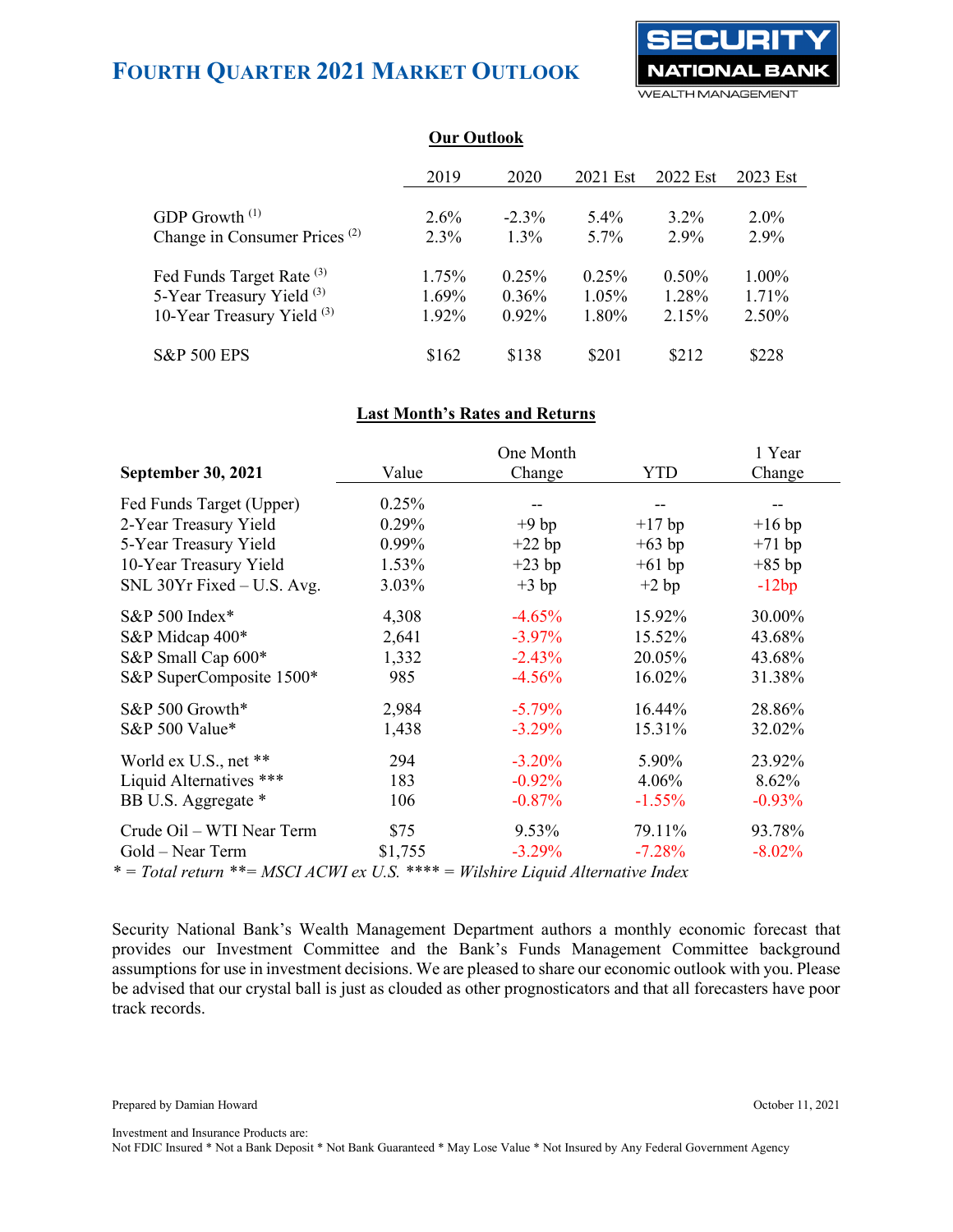

### **Much Awaited Correction**

From September 2 to September 30, the S&P 500 fell 4.97% including dividends. Value stocks outperformed, falling only 3.74% including dividends. Growth stocks fell 6.00% including dividends.

With the recent correction, the S&P 500 now trades at a more reasonable 20 times forward earnings versus 23 times forward earnings last year. The market's P/E has fallen by about 13%.

### **The Federal Open Market Committee (FOMC)**

The FOMC has moved past "talking about talking about" to "talking about" tapering asset purchases. The FOMC signaled that it would likely begin to reduce the pace of asset purchases after the next meeting (November 3, 2021) or December 6, 2021, at the latest. It expects the taper process to be rather quick, ending about mid-year 2022.

Policymakers also indicated that they might begin to raise the target range for the Fed Funds rate sooner rather than previously expected. Nine of the 18 committee members believe it would be appropriate to raise rates by the end of 2022. The FOMC continues to believe that 2.50% is the neutral Fed Funds rate. At that level, monetary policy is no longer accommodative.

We have pulled forward our expected rate hike by six months to December 2022 from June 2023. We continue to model a gradual series of rate hikes, a 0.25% hike every six months. At such a gradual pace, it will take 4 ½ years for rates to reach neutral, June 2026. As we get closer





to the eventual rate hike, short-term rates should rise.

Prepared by Damian Howard October 11, 2021

Investment and Insurance Products are: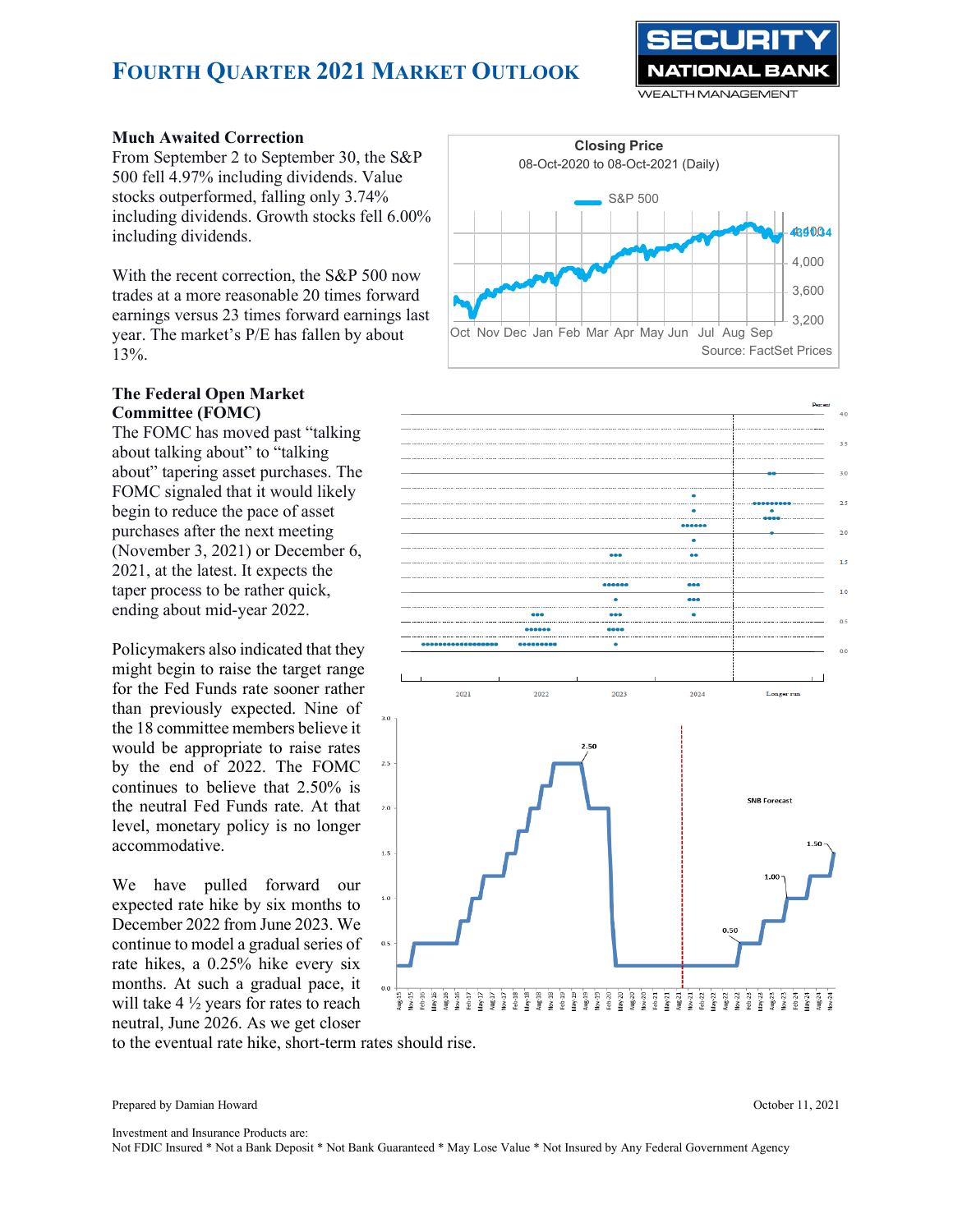

### **Slower Growth**

Supply chain havoc, especially for goods originating from China or Southeast Asia, continues to suppress economic growth. In recognition of continued supply chain issues, we lowered third-quarter growth expectations from 5.0% to 3.0%. Not all the lost growth was destroyed; some was just delayed. We raised our 2022 quarterly growth rates by 0.25% each to recapture the lost growth as the supply chain normalizes next year.



We acknowledge there is a substantial risk that supply chain issues will continue into next year. Some of the lost growth will not be recaptured. The risk for our forecast is to the downside. Indications are that supply chain issues are not getting worse. In fact, they are better, but only marginally better.

### **Earnings Season**

Public companies will start reporting earnings shortly. Consensus quarterly earnings for the S&P 500 are expected to be \$48.40, up 27.7% y/y. We are a bit more optimistic. Expectations have held steady since the end of July with limited preannounced warnings. Last quarter, most companies beat expectations by a wide margin. We expect more modest earnings beats this quarter. Analysts have likely caught their models up to reality. The key theme for this quarter will be supply chain issues, input cost inflation, and the ability to pass the higher cost along to customers.



Please see the obligatory disclosures at the bottom of each page and the end of this report.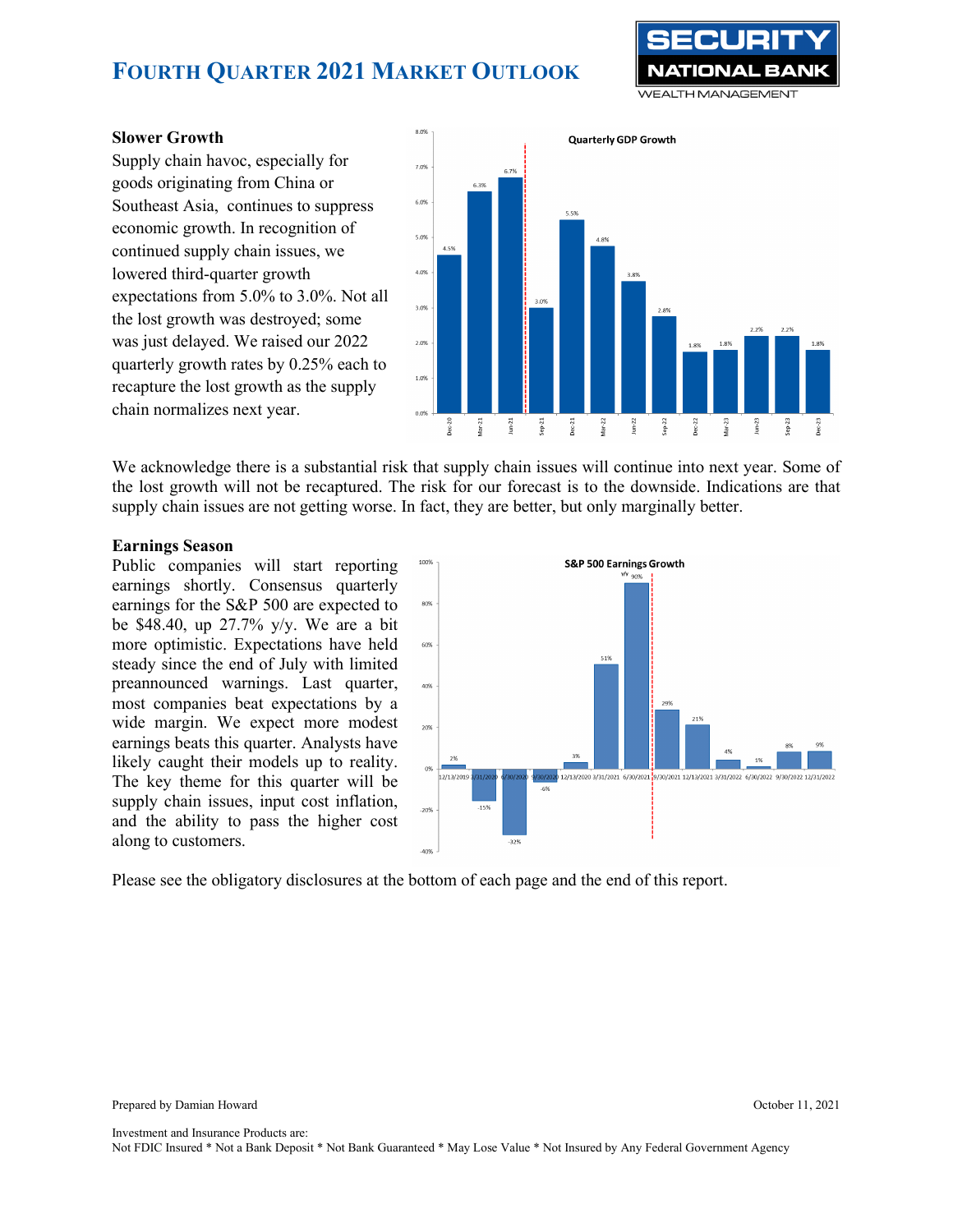

Since 1977, the Federal Reserve has operated under a mandate from Congress to "promote the goals of maximum employment, stable prices, and moderate long-term interest rates effectively" – what is now commonly referred to as the Fed's "dual mandate." For this reason, we always start our economic review with employment followed by inflation. We then review other factors that drive our economic outlook.

#### **Employment**

September jobs report again disappointed, marking two consecutive months of disappointing results. In September, the economy added 194,000 jobs versus the consensus estimate of 479,000 new jobs added. The U.S. Bureau of Labor Statistics (BLS) revised the prior two months' jobs number up by 169,000. The unemployment rate fell to 4.8%. The participation rate fell slightly while the employment-to-population ratio rose.



The education (state, local, private) sector shed 179,700 jobs. Hiring in the

education sector typically occurs in September. The pandemic has distorted the normal seasonal hiring and lay-off patterns, resulting in less reliable seasonal adjustments. The job loss was a result of the seasonal adjustment. Despite some questions regarding seasonal adjustments, it is clear is that employment in the education sector has yet to recover. Total employment in education is down 676,000 since February 2020. This is about 14% of the estimated total job losses over the same period.

Restaurants added 29,000 jobs. Entertainment venues added 43,000 jobs. Construction added 22,000, primarily in the trades. Architectural and engineering services added 15,100 jobs, indicating an improved outlook for non-residential construction. Manufacturing added 26,000 jobs, however, auto manufacturing lost 6,100 jobs. The chip shortage continued to impact auto production. Retail trade added 56,100 jobs. Warehouses and delivery services added 28,100 jobs. Both brick and mortar and eCommerce grew last month.

The BLS reports statistics from two monthly surveys. The household survey measures labor force status, including unemployment, by demographic characteristics. The establishment survey measures non-farm employment, hours, and earnings by industry. There can be some differences in the numbers. The household survey puts the change in employment at a gain of 526,000 jobs while the establishment puts the change in employment at 194,000. The household survey put the cumulative job losses since February 2020 at 5.1 million or 3.2% of then-existing jobs. The establishment survey puts the cumulative losses at 5.0 million.

The unemployment rate decreased 0.4% to 4.8%. The number of officially unemployed persons fell by 710,000 to 7.7 million. This is down from the 23.1 million reported in April 2020, but up 2.0 million from the number reported in February 2020. The broader U-6 unemployment rate fell to 8.5% from 8.8% the previous month, down considerably from the 22.8% reported in April 2020. The U-6 rate was 7.0% in February 2020.

Prepared by Damian Howard October 11, 2021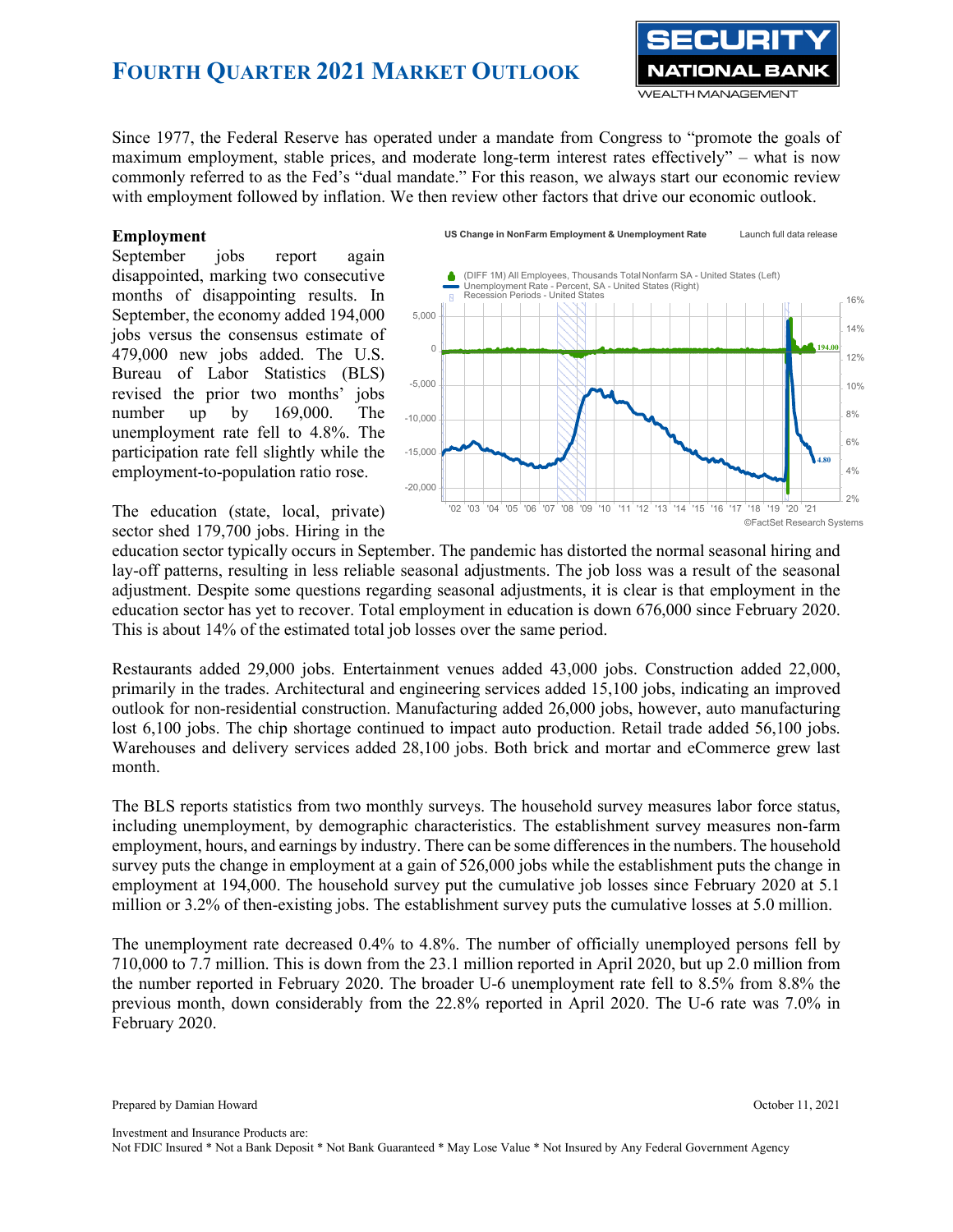

The participation rate fell modestly to 61.6% from 61.7% the previous month. The participation rate was 62.7% in February 2020. The employment to population ratio rose by 0.1% to 58.7%. This number was 61.1% in February 2020. If the employment to population ratio were to return to the February 2020 level, an additional 6.3 million jobs would be added for a 4.1% increase.

The percentage of employed persons who teleworked due to COVID decreased last month to 13.2% from 13.4% the previous month. This number includes individuals who worked from home for pay at least sometime during the month because of the pandemic. The BLS first surveyed teleworkers in May 2020. At that time, a third of the labor force was working from home. The recent spike in the Delta variant has slowed the back-to-work trend.

In August, 5.0 million persons reported that they had been unable to work at all or worked fewer hours at some point during the month because their employer closed or lost



business due to the pandemic. This measure is down from the 5.6 million reported last month. 15.5% of those individuals received at least some pay from their employers for hours not worked. This 5.0 million is roughly the same number of jobs lost during the pandemic.

Last month's average hourly earnings (wages) grew by \$0.19 per hour to \$30.85. This is up \$2.34 per hour, or 8.21%, from February 2020 (pre-pandemic). The Consumer Price Index has been up 5.49% since then. Real hourly wages are up 2.72% since the pandemic started.

The average workweek expanded by 0.2 hours to 34.8 hours. Average weekly earnings are up 1.2% from the previous month, 4.58% from last year, and 9.47% from February 2020. Average weekly earnings were \$1,074 (\$55,826 annualized) versus \$1,027 (\$53,383 annualized) last year and \$981 (\$50,998 annualized) in February 2020.

Labor markets have significantly healed since April 2020, but there remains more work to be done. The economy is still about 5 to 6 million jobs short of where it should be. Based on the average gains of the last three months (550,000 jobs per month added), it will take ten months for the labor markets to heal fully. At this pace, the labor market will have fully regained its footing by the Summer of 2022.

We still think the FRB will announce a slowing of bond purchases at their November 3rd meeting. They will most likely complete the taper around mid-year 2022. At that point, labor markets will have likely met the FRB's goal of full employment. The FRB is likely to wait a couple of quarters before raising interest rates. We have penciled in the first interest rate hike for yearend 2022, followed by a rate hike every six months. The normalization pace will be slow, well telegraphed, and predictable.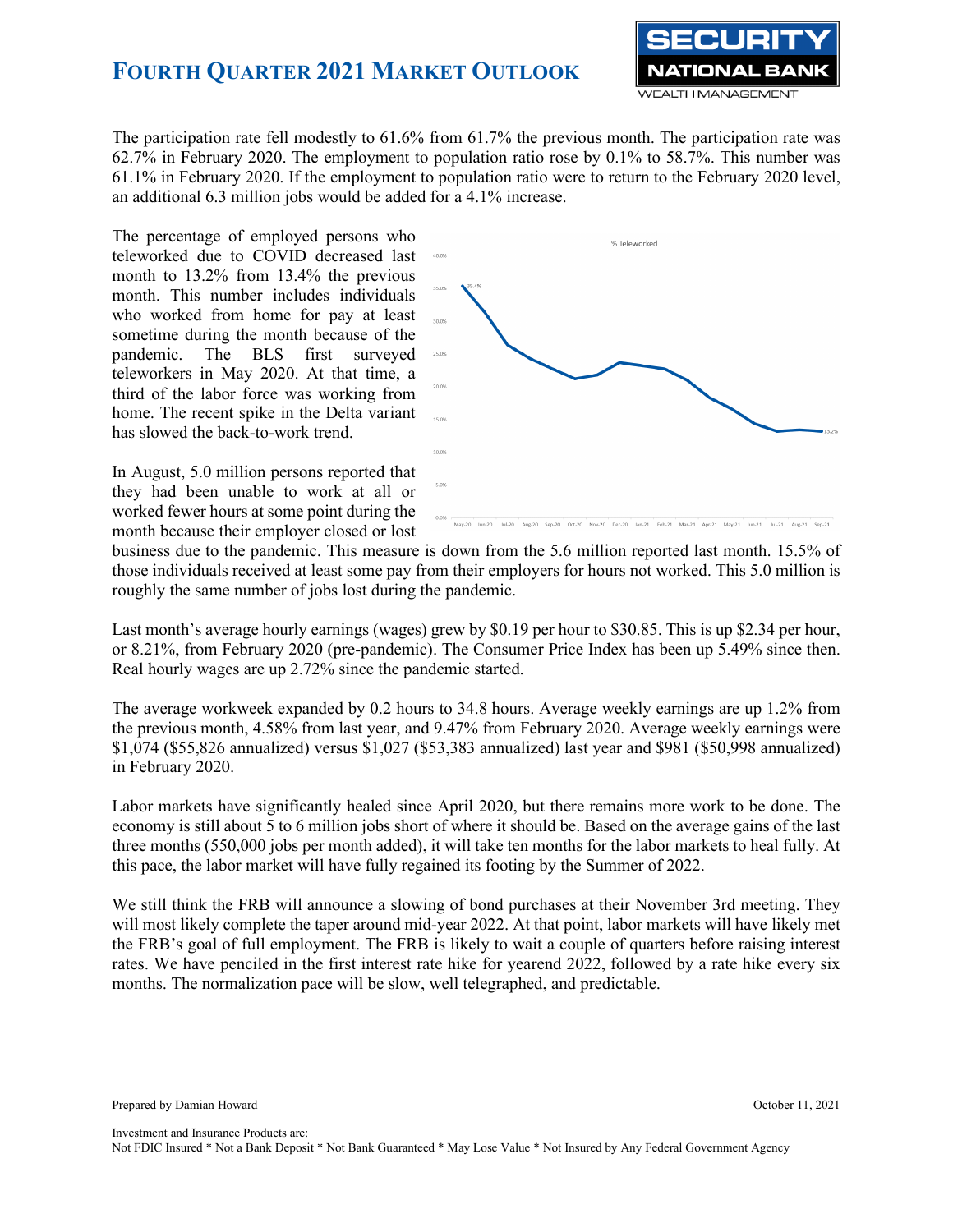

### **Inflation**

In August, consumer prices increased at their slowest pace since January, increasing 0.3%. Consumer prices are up 5.2% y/y and an annualized rate of 7.6% over the last six months. August's report was slightly better than expected. The better-than-feared inflation report eased some runaway inflation concerns.



Used car prices fell 1.5%. The sharp increase in used car prices

has been well documented and a source of unusual inflation. In June 2021, the y/y increase in used car prices peaked at 45.2%. The Manheim Used Vehicle Index, which measures wholesale prices, peaked in May with a 48.2% y/y increase. From May to August, the index fell 4.2%, signaling further easing in retail prices. We should expect a couple of months' reprieve in the CPI report. However, wholesale prices rose 3.6% in September as the automotive chip shortage dragged along. Higher used car prices are likely to again fuel inflation in the October report.

Other prices that saw a reopening surge also eased somewhat: airfares fell 9.1%, car rental prices fell 8.5%, lodging away from home fell 2.9%, and motor vehicle insurance fell 2.8%.

Five-Year Breakeven Inflation Rates remain remarkably steady at 2.53%. This measure of inflation expectations has remained anchored on the 2.50% line since June 2020. We will be closely watching this rate for any signs that market participants are raising their inflation expectations.

The FRB prefers the Personal Consumption Expenditure (PCE) as its measure of inflation. Due primarily to differences in how health care costs are allocated between employers and consumers, the PCE tends to run 0.30% below the CPI.



Recently, FRB Chairman Powell admitted that the current spike in inflation is not quite as transitory as he initially expected. In the September 2021 Summary of Economic Projections, the FRB increased Fourth Quarter 2021 y/y PCE inflation by 0.8% from its June projection to 4.2%. 2022 and 2023 inflation expectations were roughly the same at 2.2%. We think inflation will continue to run a bit hotter and remain a bit higher than the FRB. We believe inflation averages 5.7% for full-year 2022 and 2.9% inflation for 2023.

Prepared by Damian Howard October 11, 2021

Investment and Insurance Products are: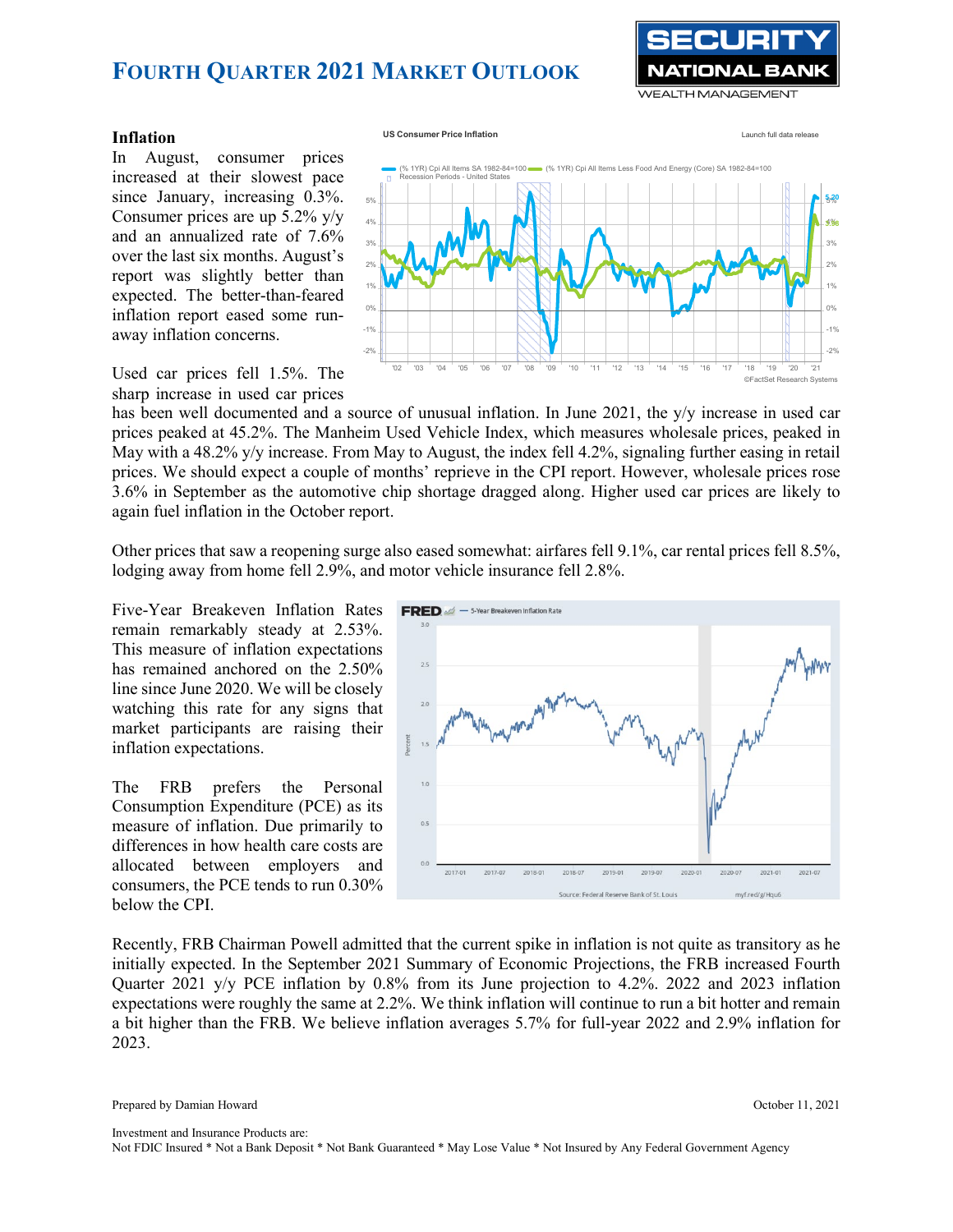

Since February 2020, which includes price declines during the shutdown and price spikes during the reopening, consumer prices are up at a 3.6% annual rate. Core prices are up at a 3.1% annual rate. This is well above the FRB's 2.0% target. Much of this higher inflation can be attributed to the rapid growth in money supply. M2 growth spiked above 25% earlier this year. It has since eased to 13% y/y growth. The pending taper should bring monetary growth back to historical levels of about 5% plus or minus a couple of percent. Until supply chains normalize, there will continue to be too much money chasing too few goods. This has and will lead to higher than desired inflation.

### **Credit Markets**

Peaking COVID-19 cases coupled with the FRB's talk about tapering bond purchases helped push rates higher. During September, the 10-year Treasury rate rose from 1.30% to 1.53%, increasing 0.23%. The Bloomberg Barclays Aggregate had a total return of negative 0.87% during the month, with a negative 1.14% return due to price and 0.27% income.

Credit markets fell sharply in September. The Bloomberg Barclays (B.B.) U.S. Corporate Investment Grade index had a total return of negative 1.05%, with a negative 1.47% price return and 0.42% from income. Credit spreads narrowed 0.03% to 0.84%. The index has an 8.7-year effective duration.

The B.B. High Yield index had a total return of negative 0.01%, with a negative 0.55% price return and 0.54% from income. Credit spreads widened by 0.01% to 2.89%. The index has a 4.0-year effective duration.



We believe that spreads for both investment grade and high yield bonds are too low. The risk does not justify the return. The world is awash in cash, looking for income. We continue to concentrate our fixed income portfolios in higher-rated, short-duration bonds. While this penalizes our current income, it does reduce our sensitivity to rising interest rates or changes in credit appetite. We will continue to invest our risk bucket in stocks. We believe stocks offer a greater risk/reward trade-off. We also look for alternative sources of income, such as market-neutral funds and real assets.

Prepared by Damian Howard October 11, 2021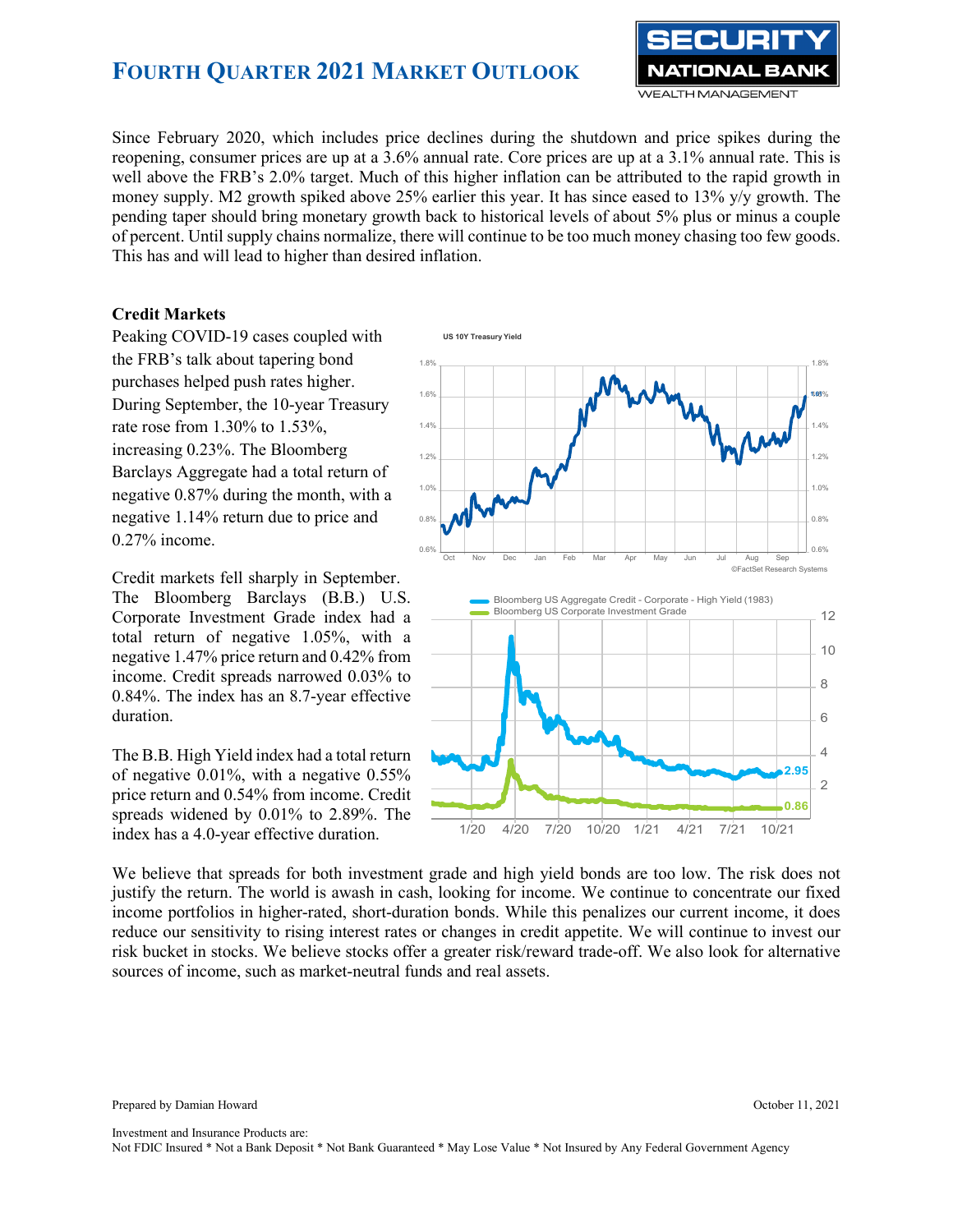

#### **The Consumer Sector**

Personal income rose 0.2% in August after rising 1.1% the previous month. Government transfer payments rose 0.52% during the month, as Child Tax Credit payments offset a 3.7% drop in unemployment benefits. Personal income excluding government transfer payments was up 0.1% m/m, up 7.7% y/y, and up 3.7% from February 2020.

Private sector wages and salaries were up 0.5% m/m, up 11.0% y/y, and up 7.3% from February 2020. Proprietors' income was down  $1.5\%$  m/m, up  $1.2\%$  y/y, and up 3.8% from February 2020. This line does contain the impact of PPP. Interest and dividend income were up 0.1% m/m, up 3.5% y/y, and down 1.2% from February 2021.

During July, consumers saved 9.4% of disposable income. Consumer spending on goods and services was up 0.8% for the month. Purchases of durable goods fell 0.4% m/m. A 6.3% decrease in motor vehicles led the drop in durable goods. Other durable goods categories rebounded for last month's drop with gains of 2.1% to 3.4%. Purchases of non-durable goods rose 2.1% m/m with grocery store purchases up 2.7%. Purchases of services rose 0.6% m/m led by a 6.6% increase in airline ticket sales. Most other service categories were up less than 1%.

Personal income and expenditure patterns are returning to normal, with the welldocumented exception of autos.

The Consumer Confidence Index, compiled by the Conference Board, fell 5.9 points to 109.3, a much larger drop than expected.





Both consumers' perception of the present situation and expectations for six months hence fell. The current situation component fell to 143.4 from 148.9 the previous month. The forward-looking expectation component fell to 86.6 from 92.8 the previous month. The decline was substantial in the 35 to 54 age group.

Respondents' perception about current business conditions fell further into negative territory as the net subindex (good-bad) fell to -6.1 from -3.9 the previous month. In six months, consumers' outlook about business conditions worsened as the net sub-index (better - worse) fell to 3.9 from 6.0 the previous month.

Investment and Insurance Products are: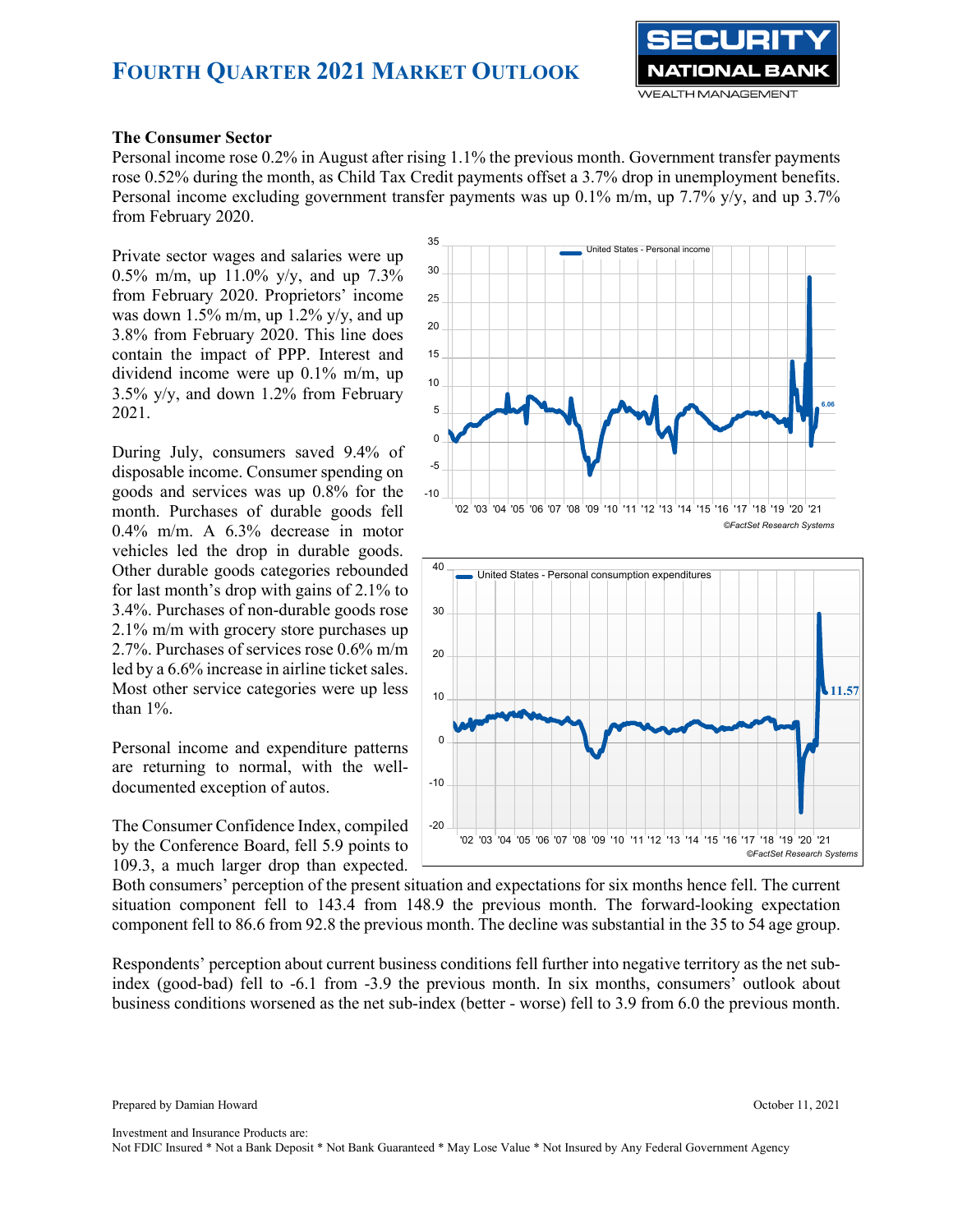

**US** Consumer Confidence **Launch full data release** 

Consumers' perception of the labor market only modestly worsened. The current conditions net employment sub-index (plentiful - hard to get) fell from 44.4 to 42.5. Consumers' perception about employment conditions in six months fell slightly more as the net sub-index (more jobs – fewer jobs) fell to 1.2 from 5.1 the previous month.

#### **The Business Sector**

Services comprise 66% of personal consumption expenditures (PCE). Activity in the manufacturing sector is easier to measure and track. Most of our growth and productivity measures were developed after



WWII for the manufacturing sector. While it is easy to calculate labor cost per widget produced, it is much harder to measure the productivity of a programmer or an app.

The Institute for Supply Management (ISM) produces a monthly report on activity in each sector. The reports are sentiment-driven and can be influenced by current events. Nonetheless, they do provide realtime clues to what is happening.

Globally, manufacturers and nonmanufacturing-orientated businesses report the same story. The growth slowdown may have bottomed. Supply chains continue to be stressed but may be getting better incrementally. Long supplier delivery times are making it difficult to fulfill customer orders. Everyone could sell more products and services if only they had the goods

The non-manufacturing index rose in August to 61.9 from 61.7 the previous

|                                 |           | Rate of |
|---------------------------------|-----------|---------|
| Non-Manufacturing Sector        | Direction | Change  |
| Business Activity / Production  | Growing   | Faster  |
| New Orders                      | Growing   | Faster  |
| Employment                      | Growing   | Slower  |
| <b>Supplier Deliveries</b>      | Slowing   | Slower  |
| <b>Customer Inventories</b>     | N.A.      |         |
| <b>Non-Manufacturing Sector</b> | Growing   | Faster  |
| Industries Expanding            |           |         |
| <b>Industries Contracting</b>   |           |         |

month. Activity in the services sector has grown for sixteen months in a row. The two forward-looking components, business activity/ production, and new orders fell indicating a growing economy, with increasing momentum.

The business activities/production component rose 2.2 points to 62.3. Seventeen industries reported an increase in business activity for the month of July. One industry reported a decrease in activity.

The new orders component rose 0.3 points to 63.5. 17 industries reported an increase in orders. One industry reported a decrease in orders.

Investment and Insurance Products are: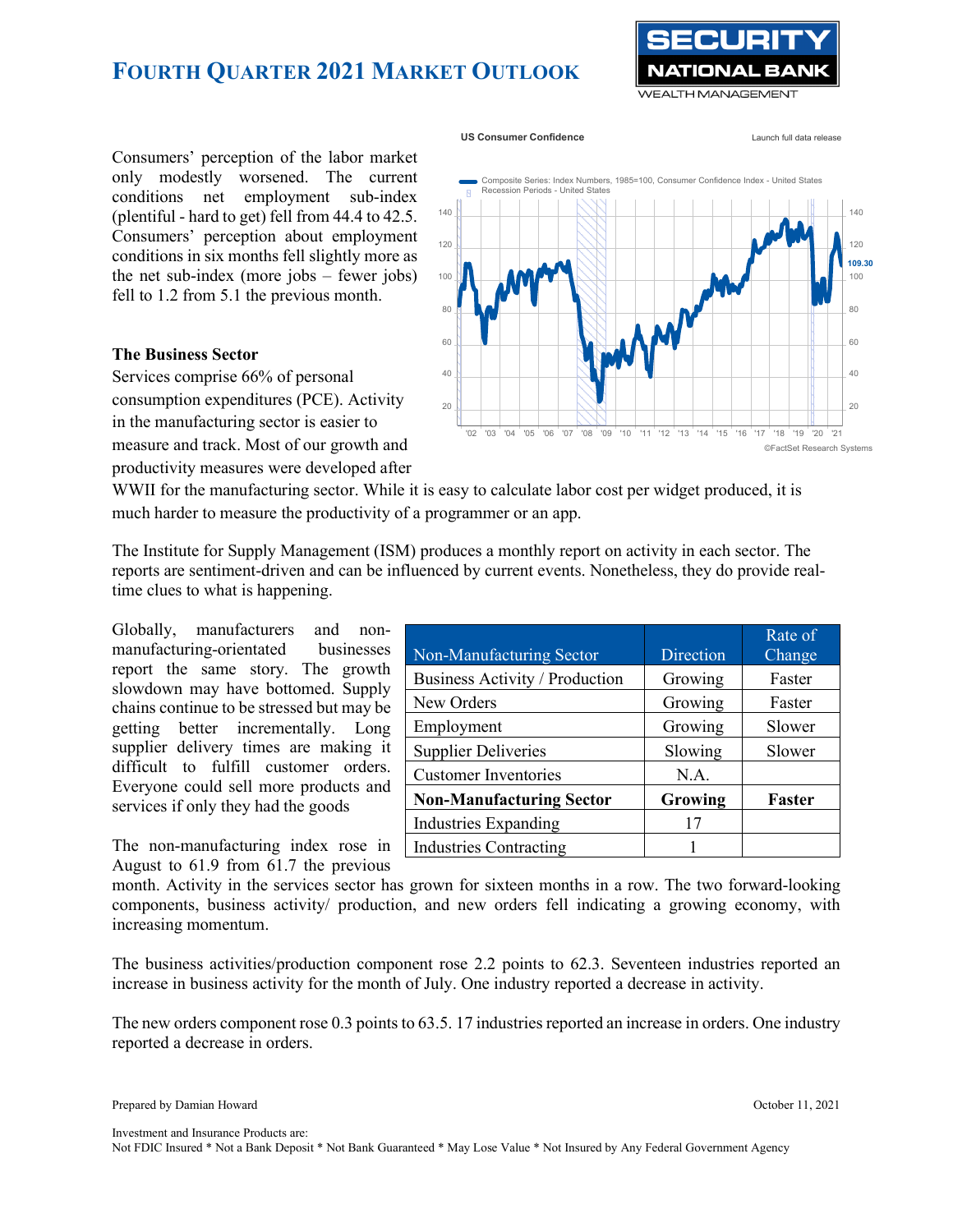

The employment in the services sector fell 0.7 points to 53.0. Fourteen industries reported an increase in employment. Three industries reported a reduction in employment. Respondents continue to report difficulty filling open positions with significant employee quit rates due to high pay elsewhere.

Supplier deliveries continued to worsen but at a slower pace. The supplier deliveries component fell 0.8 points to 68.8. A reading above 50 percent

| <b>Manufacturing Sector</b>   | Direction      | Rate of<br>Change |  |
|-------------------------------|----------------|-------------------|--|
| Production                    | Growing        | Slower            |  |
| New Orders                    | Growing        | Unchanged         |  |
|                               |                | Was               |  |
| Employment                    | Growing        | Contracting       |  |
| <b>Supplier Deliveries</b>    | Slowing        | Faster            |  |
| <b>Customer Inventories</b>   | <b>Too Low</b> | Slower            |  |
| <b>Manufacturing Sector</b>   | Growing        | <b>Faster</b>     |  |
| <b>Industries Expanding</b>   | 17             |                   |  |
| <b>Industries Contracting</b> |                |                   |  |

indicates slower deliveries, while a reading below 50 percent indicates faster deliveries. Seventeen industries reported slower deliveries. No industry reported faster deliveries.

Prices paid for materials and services increased at a faster pace. The price component rose 2.1 points to 77.5. All eighteen industries reported higher costs.

As a frame of reference, a reading above 50 indicates expansion; a reading below 50 indicates contraction. Readings approximating 50 indicate the same level of activity.

The manufacturing index rose 1.2 points to 61.1 versus expectations for a slight decline. The figure indicates the manufacturing sector has expanded for sixteen straight months. The production component fell 0.6 points to 59.4. The new orders component held steady at 66.7. The employment component rose 1.2 points to 50.2, indicating expanding manufacturing employment. Six industries reported employment growth. Six industries reported a decrease in employment.

Supplier deliveries to manufacturers worsened at a faster pace as the sub-index rose 3.9 points to 73.4. All six of the top six manufacturing industries reported slowing deliveries.

The Prices Paid sub-index rose 1.8 points to 81.2, indicating raw material prices have increased for the 16th consecutive month and at a faster pace. Seventeen industries reported increased prices for raw materials. One industry, Petroleum and Coal Products, reported lower prices.

J.P. Morgan global PMI summary

|                         |                 | May  | Jun  | Jul  | Aug  | Sep  |
|-------------------------|-----------------|------|------|------|------|------|
| <b>Output</b>           | l otal          | 58.5 | 56.6 | 55.8 | 52.5 | 53.0 |
|                         | Manufacturing   | 55.6 | 54.4 | 54.4 | 51.8 | 52.0 |
|                         | Services        | 59.5 | 51.4 | 56.3 | 52.8 | 53.4 |
| <b>New</b>              | <b>Total</b>    | 58.7 | 56.6 | 55.5 | 53.2 | 53.3 |
| orders                  | Manufacturing   | 57.3 | 55.7 | 55.3 | 53.6 | 53.9 |
|                         | Services        | 59.2 | 56.9 | 55.5 | 53.0 | 53.1 |
| Future                  | <b>Total</b>    | 67.3 | 68.6 | 65.2 | 65.8 | 67.1 |
| output                  | Manufacturing   | 65.1 | 66.1 | 64.2 | 64.1 | 64.2 |
|                         | <b>Services</b> | 68.1 | 69.5 | 65.6 | 66.5 | 68.2 |
| <b>Employment</b> Total |                 | 53.3 | 53.0 | 52.6 | 51.6 | 51.5 |
|                         | Manufacturing   | 52.5 | 52.6 | 52.7 | 52.0 | 51.4 |
|                         | <b>Services</b> | 53.6 | 53.1 | 52.6 | 51.5 | 51.6 |
| Output                  | Total           | 59.1 | 58.2 | 58.0 | 57.3 | 58.0 |
| prices                  | Manufacturing   | 62.6 | 60.8 | 60.3 | 60.1 | 60.9 |
|                         | Services        | 57.8 | 57.2 | 57.1 | 56.3 | 56.9 |

Global PMI surveys indicate a quickening of global momentum. August may have marked

Source: J.P. Morgan, Markit

the bottom. Both the services and manufacturing composites rose, indicating broad-based strength. Supply chain constraints have yet to abate. Inflation continues to be a factor, especially in manufacturing. The employment composite index indicates modest gains in hiring.

Prepared by Damian Howard October 11, 2021

Investment and Insurance Products are: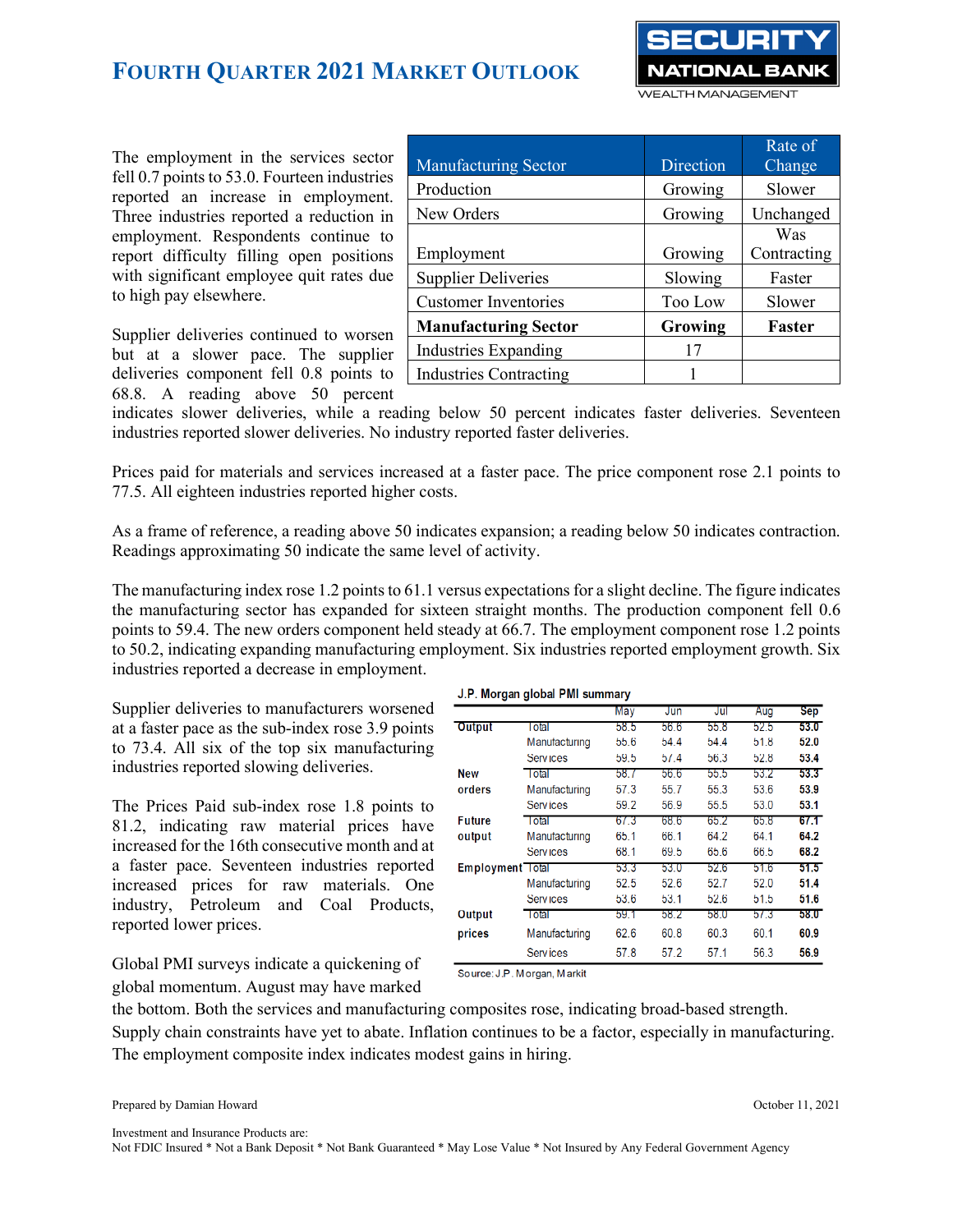

### **The Housing Sector**

New home sales rose for the second month in a row in August to a 740,000 pace from a revised 729,000 pace the month before. July had marked the first increase in four months. While up from two months ago, new home sales are well below the 993,000 pace set in January.

A shortage of material and labor continues to hold back the pace of new home sales. On October 6, 2021, Hovnanian Enterprises (HOV) stated "Given these supply chain uncertainties and delays, we are revising our guidance for Q4 and a full year."

As a result of supply chain issues, HOV lowered their F4Q EBITDA by \$15 million or 15%. They further stated, "Even with these changes, we expect year-over-year improvements in pretax profitability for the full year to exceed 200%... As we look forward, we believe that today's more rational, healthy contract pace, which has higher home prices and gross margins, along with an increase in community count, should lead to further growth in both total revenues



and adjusted pretax income in FY22. We currently expect to begin FY22 with a strong Q1 compared to Q1 of FY21". Once the supply chain normalizes, homebuilders should be able to further ramp up the supply of new homes. In the meantime, tight supply coupled with ample demand has led to higher prices. The median price of a new home is up 20% y/y to \$390,900.

There is reason to be optimistic. Homebuilders started construction on 1.1 million single-family homes last month. This marks the thirteenth month of greater than 1 million home starts. Homebuilders are working through their backlog of sold but unfinished homes. Total housing starts (single and multifamily) are up 18% from August 2019 (pre-pandemic). The total value of new single-family residential construction put in place in August was up 48% from August 2019.

Homebuilders were able to hire some (not all) of their needed workers. 18,400 individuals were hired in residential construction and related trades in August. Total employment in residential construction and related trades is up 5.0% from August 2019, while total economy-wide employment is down 2.6% over the same period. While job growth trails the amount of starts, indicating a need for additional workers, it does show that residential construction is addressing its labor shortage problem. The sector is outgaining the broader economy.

August's existing-home sales fell 2.0% m/m and y/y to a 5.9 million annual rate. The supply of existing homes for sale held steady at 2.6 months, near a record low. Strong demand coupled with low supply has